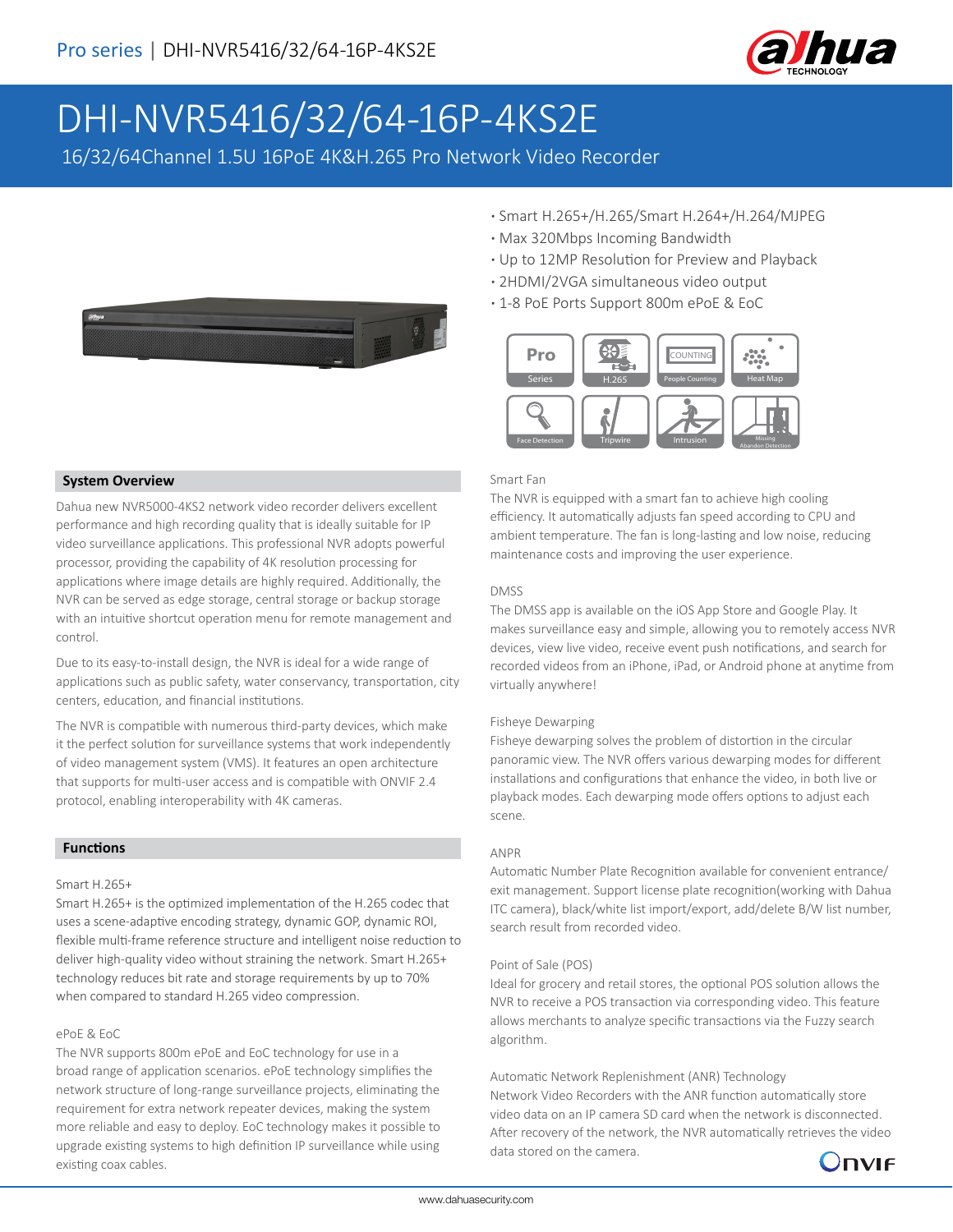# Pro Series | DHI-NVR5416/32/64-16P-4KS2E

## **Technical Specification**

| System                     |                                                                                                               |  |
|----------------------------|---------------------------------------------------------------------------------------------------------------|--|
| Main Processor             | Quad-core embedded processor                                                                                  |  |
| <b>Operating System</b>    | <b>Embedded LINUX</b>                                                                                         |  |
| Audio and Video            |                                                                                                               |  |
| IP Camera Input            | 16/32/64 Channel                                                                                              |  |
| Two-way Talk               | 1 Channel Input, 2 Channel Output, RCA                                                                        |  |
| Display                    |                                                                                                               |  |
| Interface                  | 2 HDMI, 2 VGA                                                                                                 |  |
| Resolution                 | HDMI1: 3840 × 2160, 1920 × 1080, 1280 × 1024,<br>1280 × 720, 1024 × 768                                       |  |
|                            | VGA1: 1920 × 1080, 1280 × 1024,<br>1280 × 720, 1024 × 768                                                     |  |
|                            | HDMI2/VGA2: 1920 × 1080                                                                                       |  |
| <b>Decoding Capability</b> | 4-ch@8MP(30fps), 16-ch@1080P(30fps)                                                                           |  |
| Multi-screen Display       | 1st Screen: 16CH: 1/4/8/9/16<br>32CH: 1/4/8/9/16/25/36<br>64CH: 1/4/8/9/16/25/36/64<br>2nd Screen: 1/4/8/9/16 |  |
| <b>OSD</b>                 | Camera title, Time, Camera lock, Motion detection,<br>Recording                                               |  |
| Recording                  |                                                                                                               |  |
| Compression                | Smart H.265+/H.265/Smart H.264+/H.264/MJPEG                                                                   |  |
| Resolution                 | 12MP, 8MP, 6MP, 5MP, 4MP, 3MP, 1080P, 1.3MP,<br>720P, D1 etc.                                                 |  |
| <b>Bit Rate</b>            | 16Kbps ~ 20Mbps Per Channel                                                                                   |  |
| Record Mode                | Manual, Schedule (Regular, MD(Motion Detection),<br>Alarm, IVS), Stop                                         |  |
| Record Interval            | 1~120 min (default: 60 min), Pre-record: 1~30<br>sec, Post-record: 10 ~ 300 sec                               |  |
|                            |                                                                                                               |  |

Video Detection and Alarm

| <b>Trigger Events</b>    | Recording, PTZ, Tour, Alarm Out, Video Push, Email,<br>Snapshot, Buzzer and Screen Tips                                                                    |  |
|--------------------------|------------------------------------------------------------------------------------------------------------------------------------------------------------|--|
| Video Detection          | Motion Detection, MD Zones: 396 (22 × 18), Video<br>Loss and Tampering                                                                                     |  |
| Alarm input              | 16 Channel                                                                                                                                                 |  |
| <b>Relay Output</b>      | 6 Channel                                                                                                                                                  |  |
| Playback and Backup      |                                                                                                                                                            |  |
| Sync Playback            | 1/4/9/16                                                                                                                                                   |  |
| Search Mode              | Time /Date, Alarm, MD and Exact Search (accurate<br>to second)                                                                                             |  |
| <b>Playback Function</b> | Play, Pause, Stop, Rewind, Fast play, Slow Play, Next<br>File, Previous File, Next Camera, Previous Camera,<br>Full Screen, Backup Selection, Digital Zoom |  |
| Backup Mode              | USB Device/Network/eSATA Device                                                                                                                            |  |
| Third-party Support      |                                                                                                                                                            |  |
| Third-party Support      | Arecont Vision, Airlive, AXIS, Canon, Dynacolor, JVC,<br>LG, Panasonic, Pelco, PSIA, Samsung, Sanyo, Sony,<br>Watchnet and more                            |  |

| Network                     |                                                                                                                                                                                           |  |
|-----------------------------|-------------------------------------------------------------------------------------------------------------------------------------------------------------------------------------------|--|
| Interface                   | 1 RJ-45 Ports (10/100/1000Mbps)                                                                                                                                                           |  |
| PoE                         | 16 ports (IEEE802.3af/at)<br>1-8 ports support ePoE & EoC                                                                                                                                 |  |
| <b>Network Function</b>     | HTTP, HTTPS, TCP/IP, IPv4/IPv6, UPnP, SNMP, RTSP,<br>UDP, SMTP, NTP, DHCP, DNS, IP Filter, PPPoE, DDNS,<br>FTP, Alarm Server, IP Search (Support Dahua IP<br>camera, DVR, NVS, etc.), P2P |  |
| Max. User Access            | 128 users                                                                                                                                                                                 |  |
| Smart Phone                 | iPhone, iPad, Android                                                                                                                                                                     |  |
| Interoperability            | ONVIF 2.4, SDK, CGI                                                                                                                                                                       |  |
| Storage                     |                                                                                                                                                                                           |  |
| <b>Internal HDD</b>         | 4 SATA III Ports, Up to 10 TB capacity for each HDD                                                                                                                                       |  |
| eSATA                       | 1 eSATA                                                                                                                                                                                   |  |
| Auxiliary Interface         |                                                                                                                                                                                           |  |
| <b>USB</b>                  | 3 USB Ports (2 Rear USB 3.0, 1 Front USB 2.0)                                                                                                                                             |  |
| <b>RS232</b>                | 1 Port, for PC Communication and Keyboard                                                                                                                                                 |  |
| <b>RS485</b>                | 1 Port, for PTZ Control                                                                                                                                                                   |  |
| Electrical                  |                                                                                                                                                                                           |  |
| Power Supply                | Single, AC100V ~ 240V, 50 ~ 60 Hz                                                                                                                                                         |  |
| <b>Power Consumption</b>    | NVR: <17.5W (Without HDD)                                                                                                                                                                 |  |
|                             | PoE: Max 25.5W for single port<br>150W total rated power, 80% control for protection                                                                                                      |  |
| Fan                         | Smart fan, automatically adjust running speed                                                                                                                                             |  |
| Environmental               |                                                                                                                                                                                           |  |
| <b>Operating Conditions</b> | -10°C ~ +55°C (+14°F ~ +131°F), 86 ~ 106kpa                                                                                                                                               |  |
| <b>Storage Conditions</b>   | -20°C ~ +70°C (-4°F ~ +158°F), 0 ~ 90% RH                                                                                                                                                 |  |
| Construction                |                                                                                                                                                                                           |  |
| <b>Dimensions</b>           | 1.5U, 440mm x 411.2mm x 76mm;<br>$(17.3" \times 16.2" \times 3.0")$                                                                                                                       |  |
| Net Weight                  | 4.65kg (10.3 lb) (without HDD)                                                                                                                                                            |  |
| <b>Gross Weight</b>         | 7kg (15.4 lb) (without HDD)                                                                                                                                                               |  |
| Installation                | Rack-mounted                                                                                                                                                                              |  |
| Certifications              |                                                                                                                                                                                           |  |
| CE                          | EN55032, EN55024, EN50130-4, EN60950-1                                                                                                                                                    |  |
| FCC                         | Part 15 Subpart B, ANSI C63.4-2014                                                                                                                                                        |  |
| UL                          | UL 60950-1                                                                                                                                                                                |  |